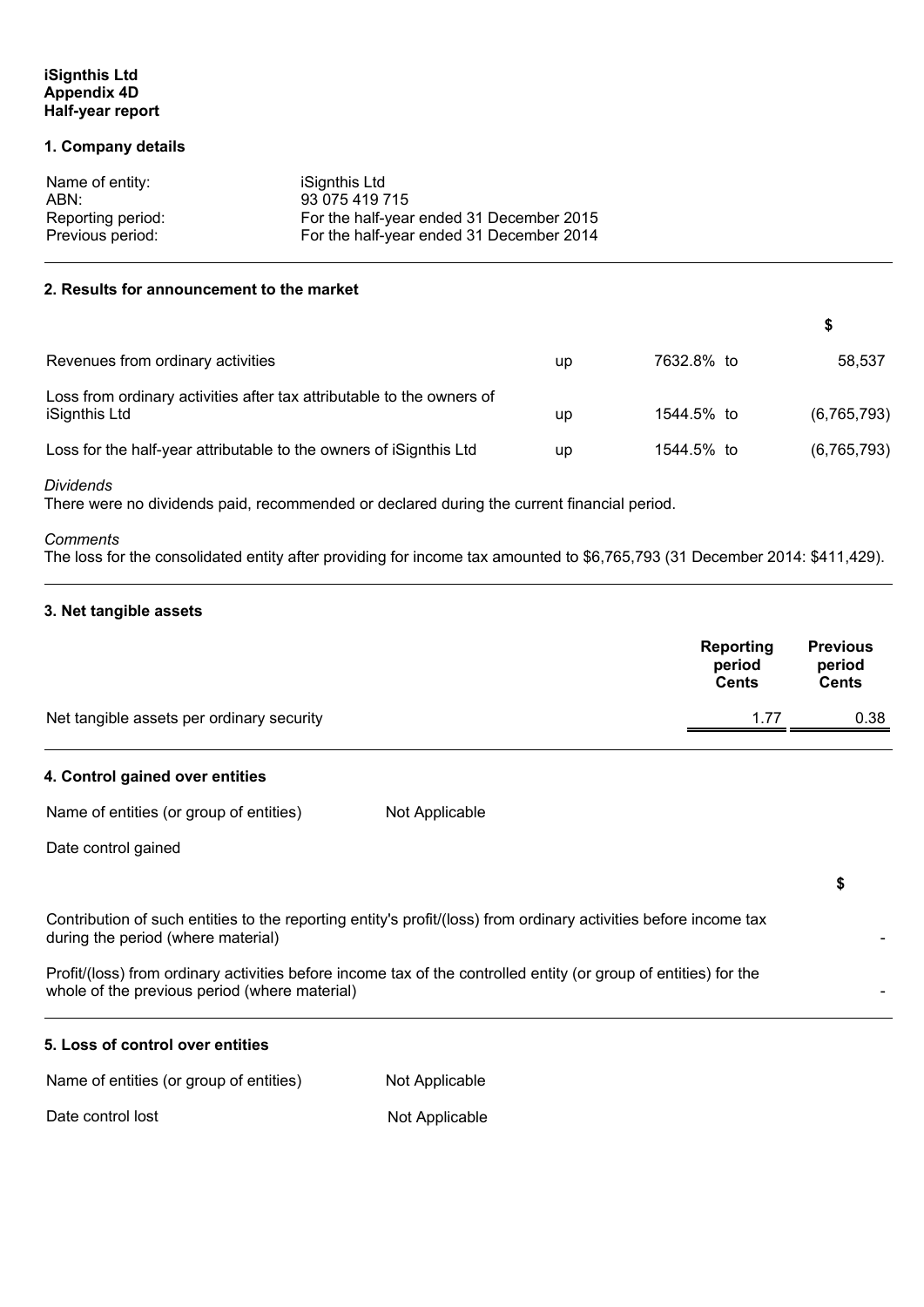# **iSignthis Ltd Appendix 4D Half-year report**

Contribution of such entities to the reporting entity's profit/(loss) from ordinary activities before income tax during the period (where material)

Profit/(loss) from ordinary activities before income tax of the controlled entity (or group of entities) whilst controlled during the whole of the previous period (where material)

#### **6. Dividends**

#### *Current period*

There were no dividends paid, recommended or declared during the current financial period.

#### *Previous period*

There were no dividends paid, recommended or declared during the previous financial period.

#### **7. Dividend reinvestment plans**

Not applicable.

#### **8. Details of associates and joint venture entities**

Not applicable.

#### **9. Foreign entities**

*Details of origin of accounting standards used in compiling the report:* 

Not applicable.

# **10. Audit qualification or review**

*Details of audit/review dispute or qualification (if any):* 

The financial statements were subject to a review by the auditors and the review report is attached as part of the Interim Report.

# **11. Attachments**

*Details of attachments (if any):* 

The Interim Report of iSignthis Ltd for the half-year ended 31 December 2015 is attached.

**12. Signed** 

Signed **Heraux**.

**\$**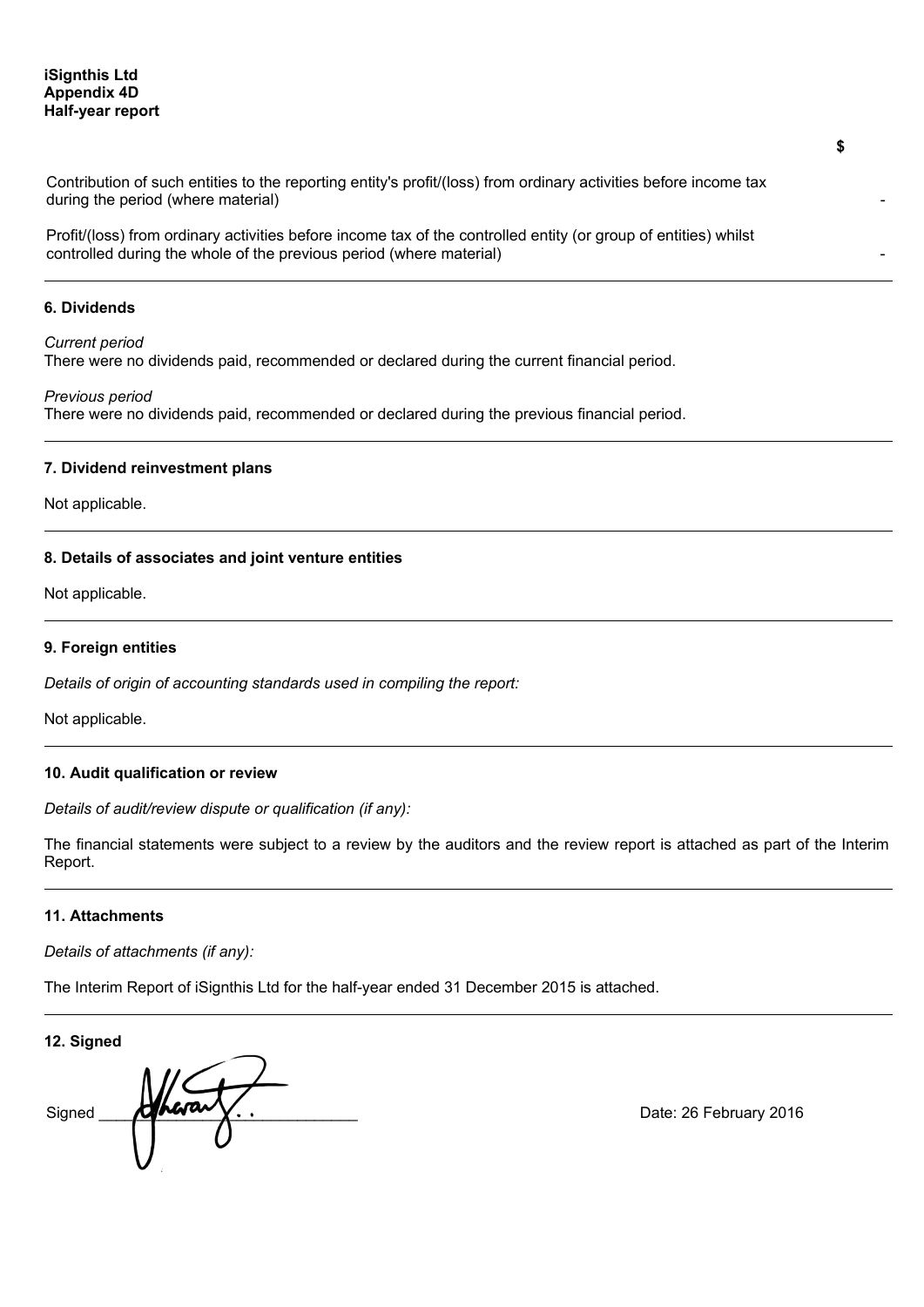# **iSignthis Ltd**

**(Formerly known as Otis Energy Limited) ABN 93 075 419 715**

**Interim Report - 31 December 2015**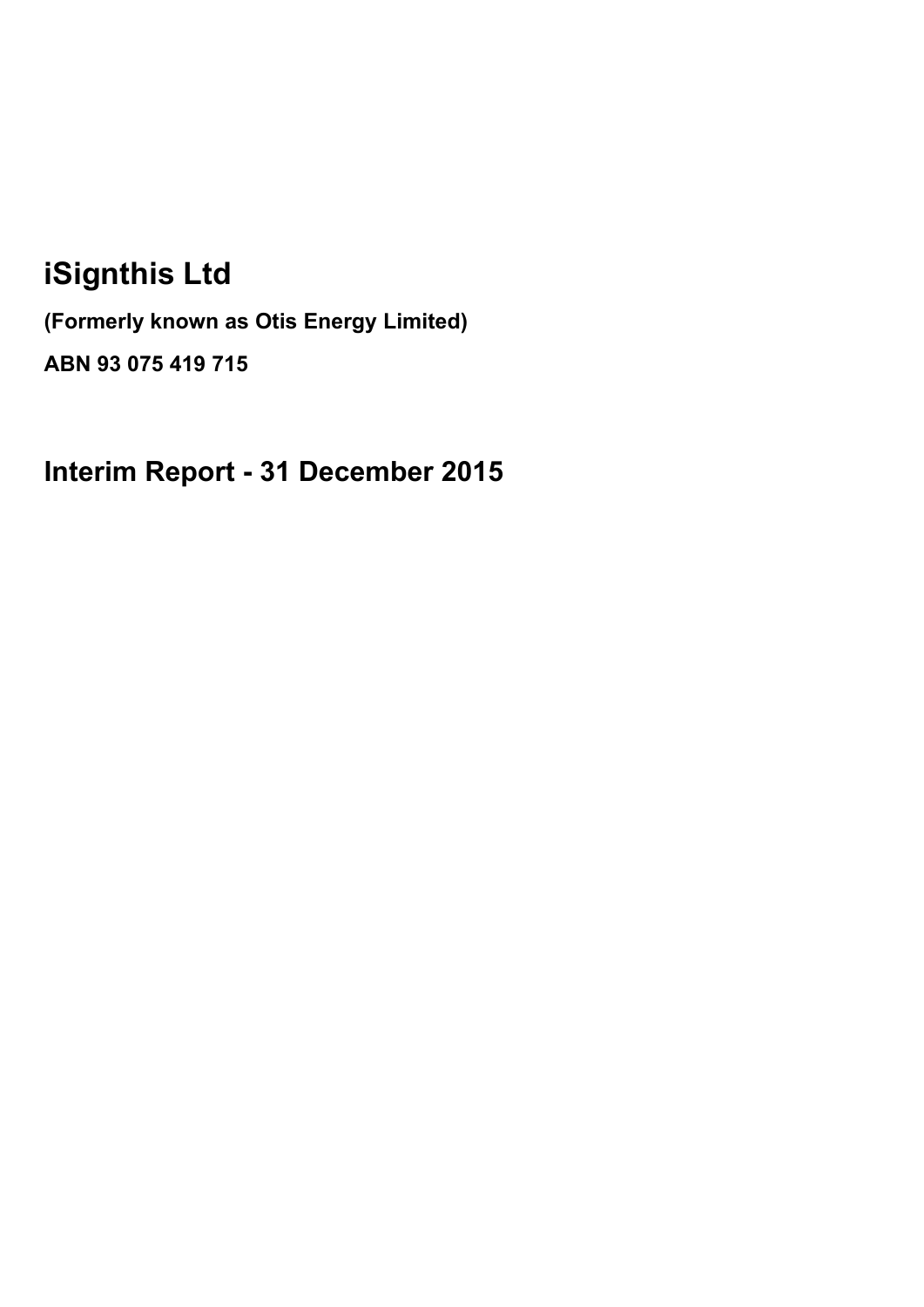# **Contents**

| 2  |
|----|
| 3  |
|    |
| 6  |
|    |
| 8  |
| 9  |
| 10 |
| 14 |
| 15 |
|    |

 1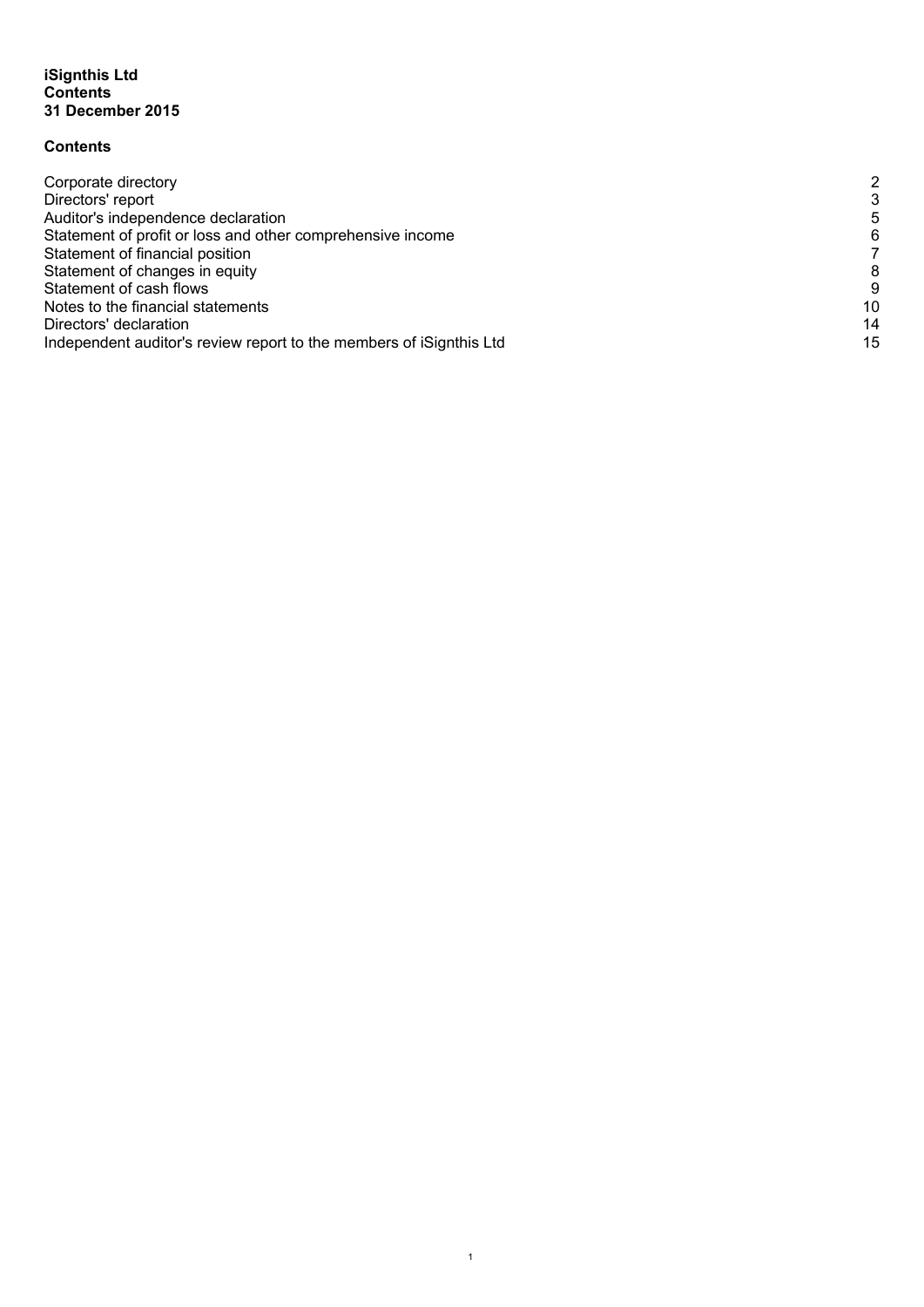# **iSignthis Ltd Corporate directory 31 December 2015**

| <b>Directors</b>        | <b>Timothy Hart</b><br>(Non-Executive Chairman)<br>Nickolas John Karantzis<br>(Managing Director)<br>Barnaby Egerton-Warburton<br>(Non-Executive Director)<br><b>Scott Minehane</b><br>(Non-Executive Director) |
|-------------------------|-----------------------------------------------------------------------------------------------------------------------------------------------------------------------------------------------------------------|
| Company secretary & CFO | <b>Todd Richards</b>                                                                                                                                                                                            |
| Registered office       | 456 Victoria Parade<br>East Melbourne, VIC, 3002                                                                                                                                                                |
| Share register          | <b>Link Market Services</b><br>Level 12, 680 George Street<br>Sydney, NSW, 2000                                                                                                                                 |
| Auditor                 | <b>Grant Thornton Audit Pty Ltd</b><br>The Rialto, Level 30<br>525 Collins Street<br>Melbourne, 3000 VIC                                                                                                        |
| Stock exchange listing  | iSignthis Limited shares are listed on the Australian Securities Exchange (ASX code:<br>ISX)                                                                                                                    |
| Website                 | www.isignthis.com                                                                                                                                                                                               |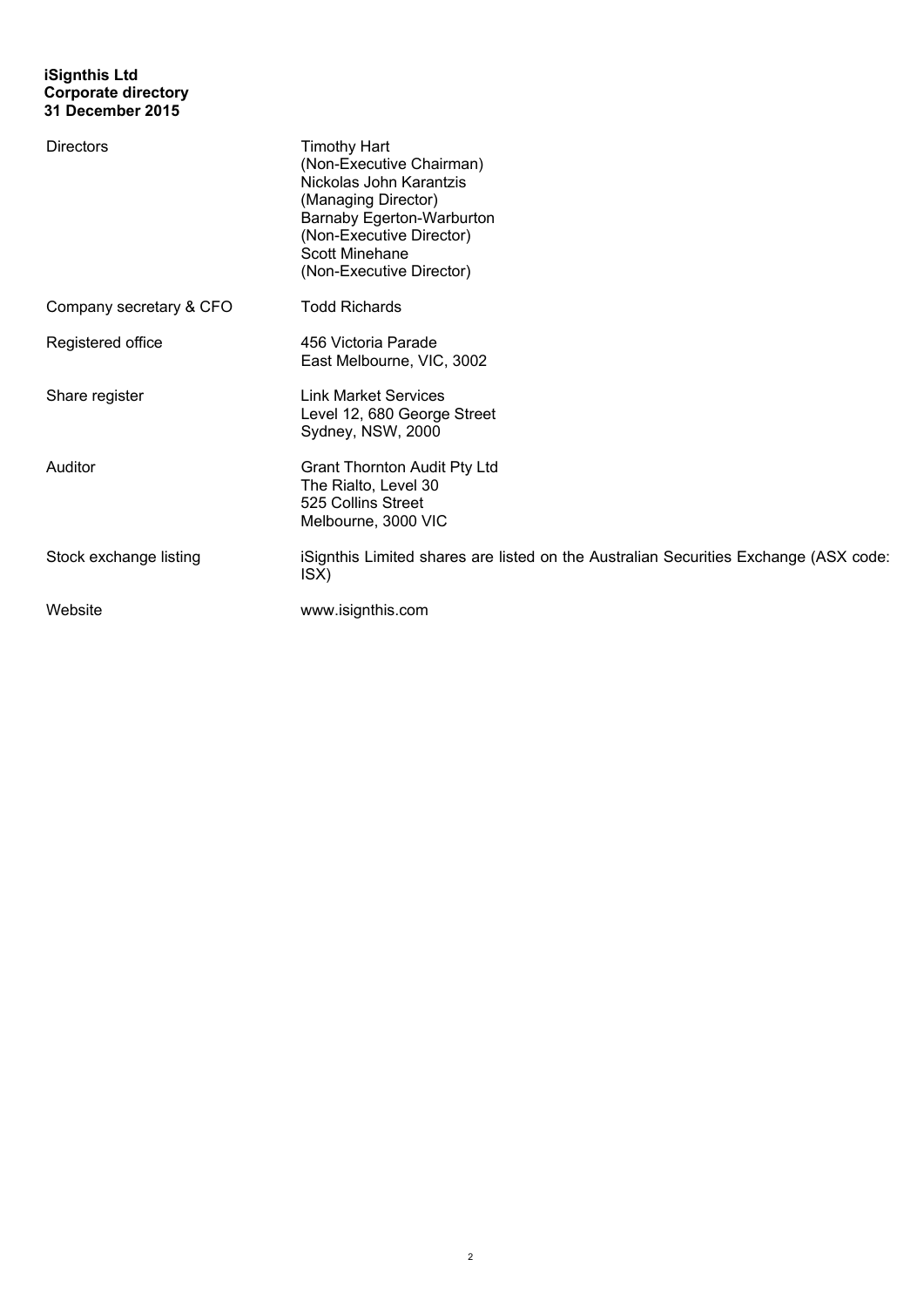# **iSignthis Ltd Directors' report 31 December 2015**

The Directors present their report, together with the financial statements, on the consolidated entity (referred to hereafter as the 'consolidated entity') consisting of iSignthis Ltd (referred to hereafter as the 'company' or 'parent entity') and the entities it controlled at the end of, or during, the half-year ended 31 December 2015.

#### **Directors**

The following persons were Directors of iSignthis Ltd during the whole of the financial half-year and up to the date of this report, unless otherwise stated:

Mr Tim Hart (Non-Executive Chairman) Mr Nickolas John Karantzis (Managing Director) Mr Scott Minehane (Non-Executive Director) Mr Barnaby Egerton-Warburton (Non-Executive Director)

#### **Principal activities**

iSignthis Ltd is an Australian based business with Patented technology used to significantly enhance online payment security and to electronically verify identities by way of a dynamic, digital and automated system. The system assists obligated entities under Anti Money Laundering ("AML") and Counter Terrorism Funding ("CTF") legislation to meet their compliance requirements and to ensure rapid and convenient on boarding of their customers. iSignthis also assists online merchants with mitigating Card Not Present fraud and providing CNP liability shift, within the framework of the card scheme rules and applicable regulatory regimes. The consolidated entity has been granted USA, European, South African, Singaporean and Australian patents and has patents pending in several other key jurisdictions including China, Hong Kong, South Korea, Canada, Brazil and India.

# **Review of operations**

The loss for the consolidated entity after providing for income tax amounted to \$6,765,793 (31 December 2014: \$411,429).

# **Financial Position**

The net assets of the consolidated entity increased by \$8,793,040 to \$12,265,535 as at 31 December 2015 (30 June 2015: \$3,472,495).

The consolidated entity's working capital, being current assets less current liabilities was \$10,964,684 at 31 December 2015 (30 June 2015: \$2,179,486). During the period the consolidated entity had a negative cash flow from operating activities of \$1,774,078 (31 December 2014: \$245,152).

As a result of the above the Directors believe the consolidated entity is in a strong and stable position to expand and grow its current operations.

#### **Significant changes in the state of affairs**

On 2 November 2015 the consolidated entity issued 20,000,000 fully paid ordinary shares upon the exercise of unlisted options at an exercise price of \$0.04 (4 cents) per option raising a total of \$800,000 (these shares are to be held in escrow until 17 March 2017).

Also on the 2 November 2015 the consolidated entity issued 18,000,000 unlisted options in three difference tranches of 6,000,000 unlisted options each.

On 9 November 2015 the consolidated entity completed a placement of 26,125,000 fully paid ordinary shares to institutional investors at \$0.40 (40 cents) per share raising a total of \$10,450,000 before costs.

During the period the consolidated entity issued 750,000 fully paid ordinary upon the exercise options at \$0.05 (5 cents) per option raising a total of \$37,500.

There were no other significant changes in the state of affairs of the consolidated entity during the financial half-year.

#### **Auditor's independence declaration**

A copy of the auditor's independence declaration as required under section 307C of the Corporations Act 2001 is set out on the page 5.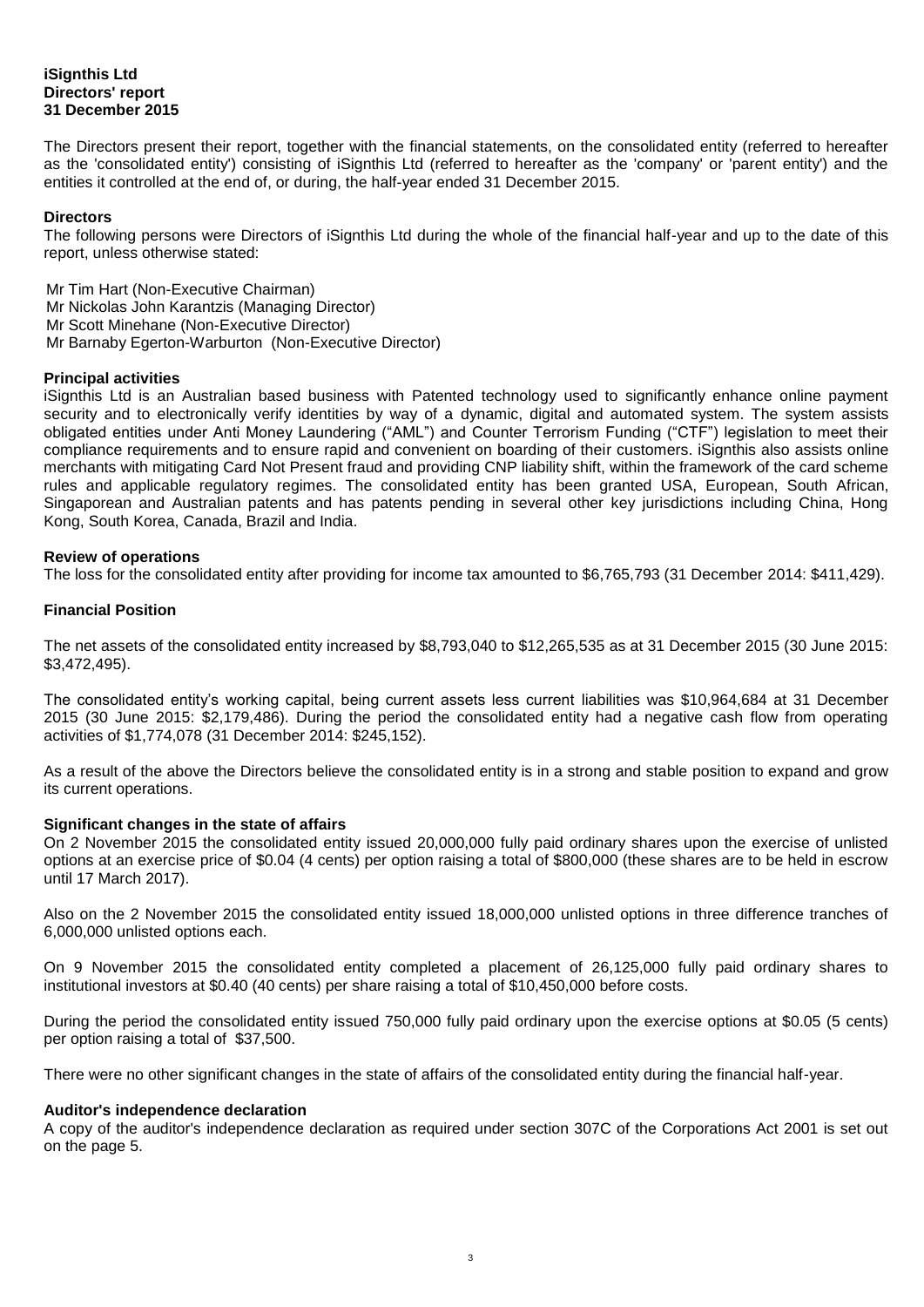# **iSignthis Ltd Directors' report 31 December 2015**

This report is made in accordance with a resolution of Directors, pursuant to section 306(3)(a) of the Corporations Act 2001.

 4

On behalf of the directors

 $\sim$   $\sim$   $\sim$   $\sim$   $\sim$ 

Nicko**l**as John **Ka**rantzis Managing Director

26 February 2016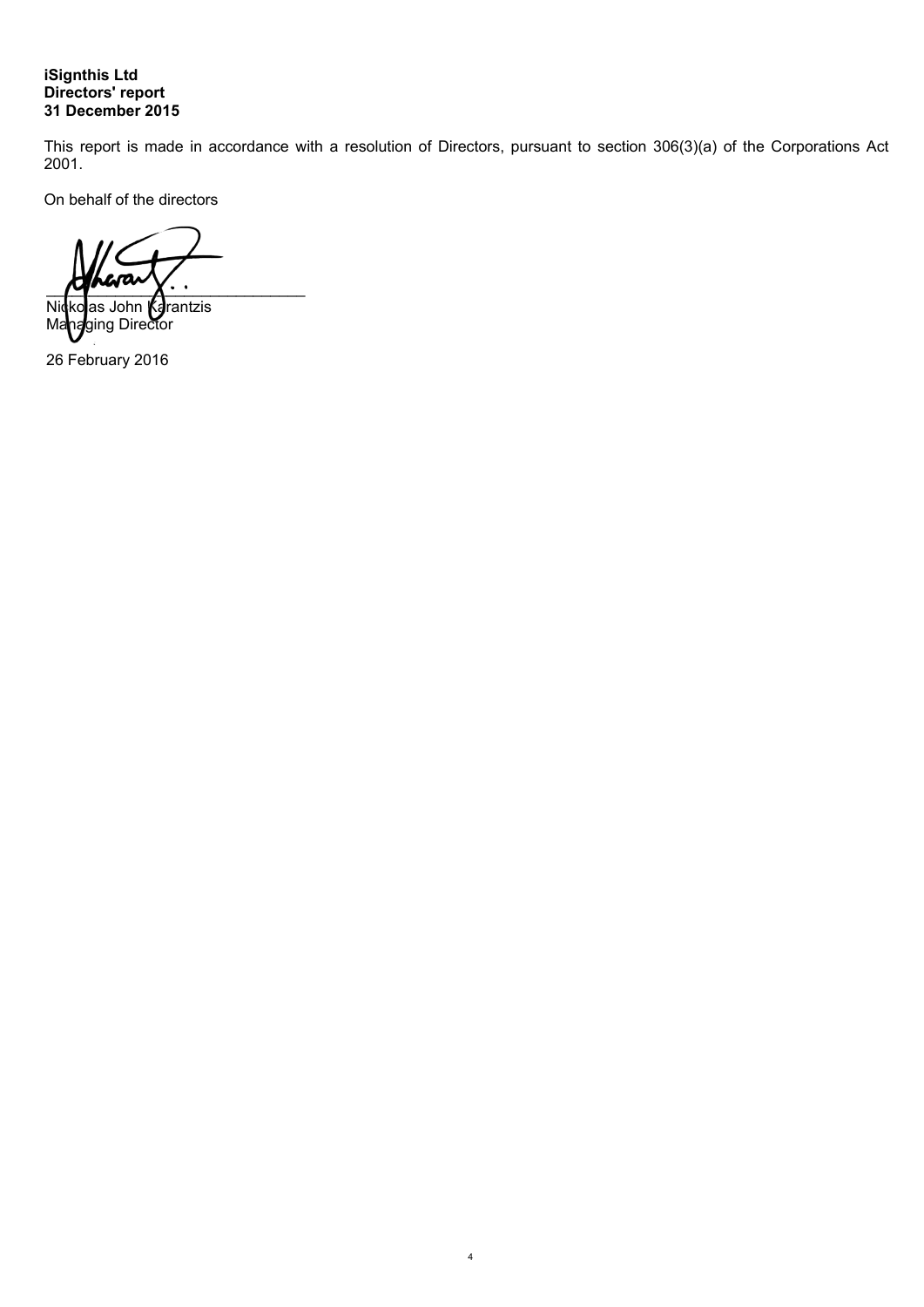

The Rialto, Level 30 525 Collins St Melbourne Victoria 3000

Correspondence to: GPO Box 4736 Melbourne Victoria 3001

**T** +61 3 8320 2222 **F** +61 3 8320 2200 **E** info.vic@au.gt.com **W** www.grantthornton.com.au

# Auditor's Independence Declaration To The Directors of iSignthis Ltd

In accordance with the requirements of section 307C of the Corporations Act 2001, as lead auditor for the review of iSignthis Ltd for the half-year ended 31 December 2015, I declare that, to the best of my knowledge and belief, there have been:

- a No contraventions of the auditor independence requirements of the Corporations Act 2001 in relation to the review; and
- b No contraventions of any applicable code of professional conduct in relation to the review.

GRANT THORNTON AUDIT PTY LTD Chartered Accountants

B. L. Taylor Partner - Audit & Assurance

Melbourne, 26 February 2016

Grant Thornton Audit Pty Ltd ACN 130 913 594 a subsidiary or related entity of Grant Thornton Australia Ltd ABN 41 127 556 389

'Grant Thornton' refers to the brand under which the Grant Thornton member firms provide assurance, tax and advisory services to their clients and/or refers to one or more member firms, as the context requires. Grant Thornton Australia Ltd is a member firm of Grant Thomton International Ltd (GTIL). GTIL and the member firms are not a worldwide partnership. GTIL and each member firm<br>is a separate legal entity. Se are not liable for one another's acts or omissions. In the Australian context only, the use of the term 'Grant Thornton' may refer to Grant Thornton Australia Limited ABN 41 127 556 389 and its<br>Australian subsidiaries and

Liability limited by a scheme approved under Professional Standards Legislation. Liability is limited in those States where a current scheme applies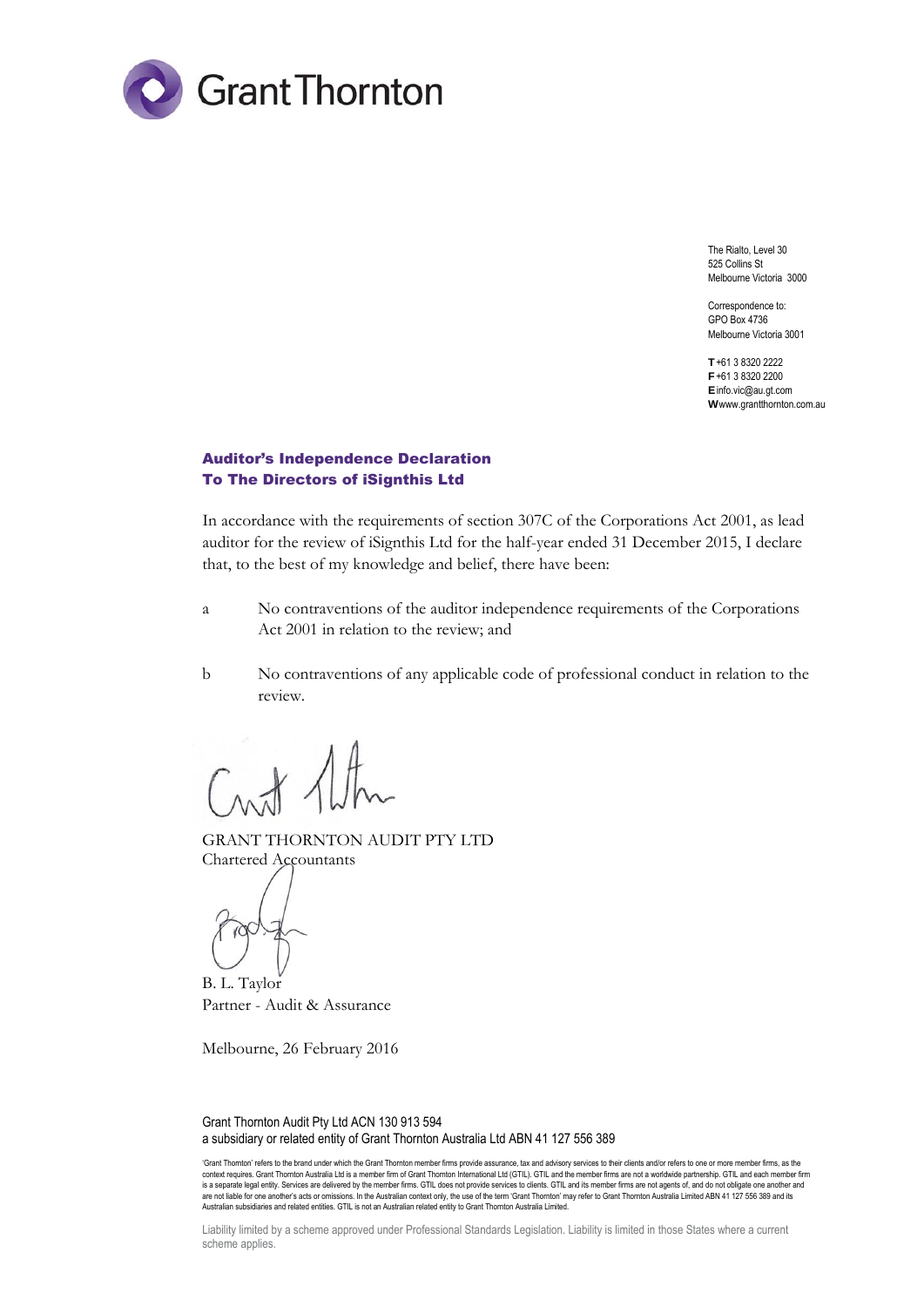# **iSignthis Ltd Statement of profit or loss and other comprehensive income For the half-year ended 31 December 2015**

|                                                                                                                                                                                                                                                             |             | <b>Consolidated</b>                                                                                                     |                                                                               |
|-------------------------------------------------------------------------------------------------------------------------------------------------------------------------------------------------------------------------------------------------------------|-------------|-------------------------------------------------------------------------------------------------------------------------|-------------------------------------------------------------------------------|
|                                                                                                                                                                                                                                                             | <b>Note</b> | 31 December 31 December<br>2015<br>\$                                                                                   | 2014<br>\$                                                                    |
| Revenue                                                                                                                                                                                                                                                     | 4           | 58,537                                                                                                                  | 757                                                                           |
| <b>Expenses</b><br>Corporate expenses<br>Advertising & marketing<br>Employee benefits expense<br>Research & development expenses<br>Depreciation expense<br>Other expenses<br>Operating costs<br>Share based payments<br>Net realised foreign exchange loss | 5           | (392, 382)<br>(57, 688)<br>(865, 359)<br>(203, 083)<br>(10, 382)<br>(368, 635)<br>(78, 979)<br>(4,834,907)<br>(12, 915) | (242, 970)<br>(15, 856)<br>(86, 815)<br>(99)<br>(62, 484)<br>(3,756)<br>(206) |
| Loss before income tax expense                                                                                                                                                                                                                              |             | (6, 765, 793)                                                                                                           | (411, 429)                                                                    |
| Income tax expense                                                                                                                                                                                                                                          |             |                                                                                                                         |                                                                               |
| Loss after income tax expense for the half-year attributable to the owners of<br>iSignthis Ltd                                                                                                                                                              |             | (6, 765, 793)                                                                                                           | (411, 429)                                                                    |
| Other comprehensive income                                                                                                                                                                                                                                  |             |                                                                                                                         |                                                                               |
| Items that may be reclassified subsequently to profit or loss<br>Foreign currency translation                                                                                                                                                               |             | (7, 892)                                                                                                                | (487)                                                                         |
| Other comprehensive income for the half-year, net of tax                                                                                                                                                                                                    |             | (7, 892)                                                                                                                | (487)                                                                         |
| Total comprehensive income for the half-year attributable to the owners of<br><b>iSignthis Ltd</b>                                                                                                                                                          |             | (6,773,685)                                                                                                             | (411, 916)                                                                    |
|                                                                                                                                                                                                                                                             |             | <b>Cents</b>                                                                                                            | <b>Cents</b>                                                                  |
| Basic earnings per share<br>Diluted earnings per share                                                                                                                                                                                                      | 8<br>8      | (1.15)<br>(1.15)                                                                                                        | (0.13)<br>(0.13)                                                              |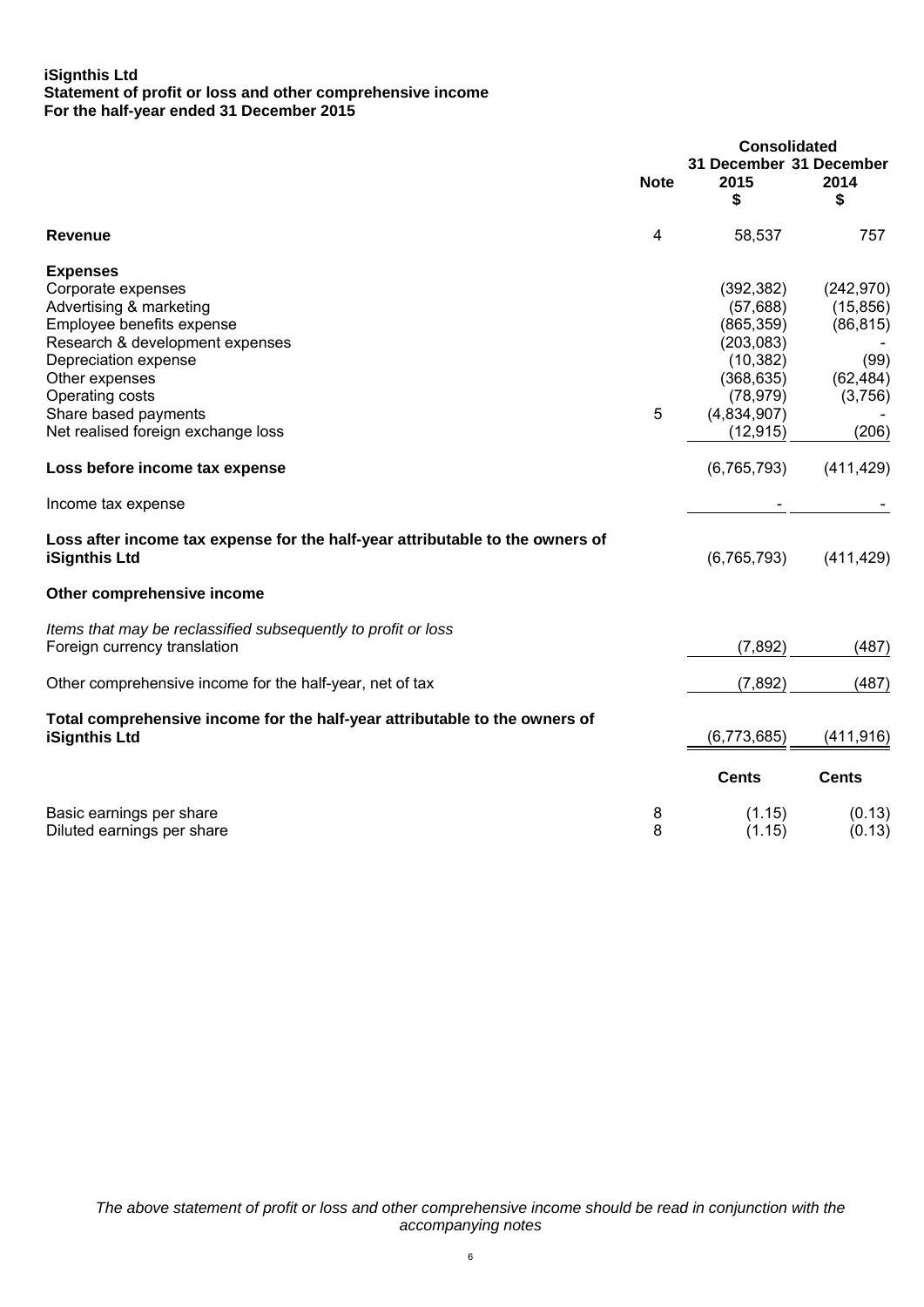# **iSignthis Ltd Statement of financial position As at 31 December 2015**

|                                                            |                |                   | <b>Consolidated</b> |  |
|------------------------------------------------------------|----------------|-------------------|---------------------|--|
|                                                            | 31 December    |                   |                     |  |
|                                                            | <b>Note</b>    | 2015<br>\$        | 30 June 2015<br>\$  |  |
| <b>Assets</b>                                              |                |                   |                     |  |
| <b>Current assets</b>                                      |                |                   |                     |  |
| Cash and cash equivalents                                  |                | 11,181,291        | 2,267,022           |  |
| Trade and other receivables<br>Other                       |                | 111,469<br>57,508 | 32,828<br>76,479    |  |
| <b>Total current assets</b>                                |                | 11,350,268        | 2,376,329           |  |
|                                                            |                |                   |                     |  |
| <b>Non-current assets</b><br>Property, plant and equipment |                | 49,941            | 37,660              |  |
| Intangibles                                                |                | 1,259,000         | 1,259,000           |  |
| Total non-current assets                                   |                | 1,308,941         | 1,296,660           |  |
| <b>Total assets</b>                                        |                | 12,659,209        | 3,672,989           |  |
|                                                            |                |                   |                     |  |
| <b>Liabilities</b>                                         |                |                   |                     |  |
| <b>Current liabilities</b>                                 |                |                   |                     |  |
| Trade and other payables                                   |                | 321,487           | 169,291             |  |
| Employee benefits                                          |                | 64,097            | 27,552              |  |
| <b>Total current liabilities</b>                           |                | 385,584           | 196,843             |  |
| <b>Non-current liabilities</b>                             |                |                   |                     |  |
| Employee benefits                                          |                | 8,090             | 3,651               |  |
| Total non-current liabilities                              |                | 8,090             | 3,651               |  |
| <b>Total liabilities</b>                                   |                | 393,674           | 200,494             |  |
|                                                            |                |                   |                     |  |
| <b>Net assets</b>                                          |                | 12,265,535        | 3,472,495           |  |
| <b>Equity</b>                                              |                |                   |                     |  |
| Issued capital                                             | $6\phantom{1}$ | 22,734,417        | 8,916,522           |  |
| Reserves                                                   |                | 6,354,936         | 4,595,398           |  |
| <b>Accumulated losses</b>                                  |                | (16, 823, 818)    | (10,039,425)        |  |
| <b>Total equity</b>                                        |                | 12,265,535        | 3,472,495           |  |
|                                                            |                |                   |                     |  |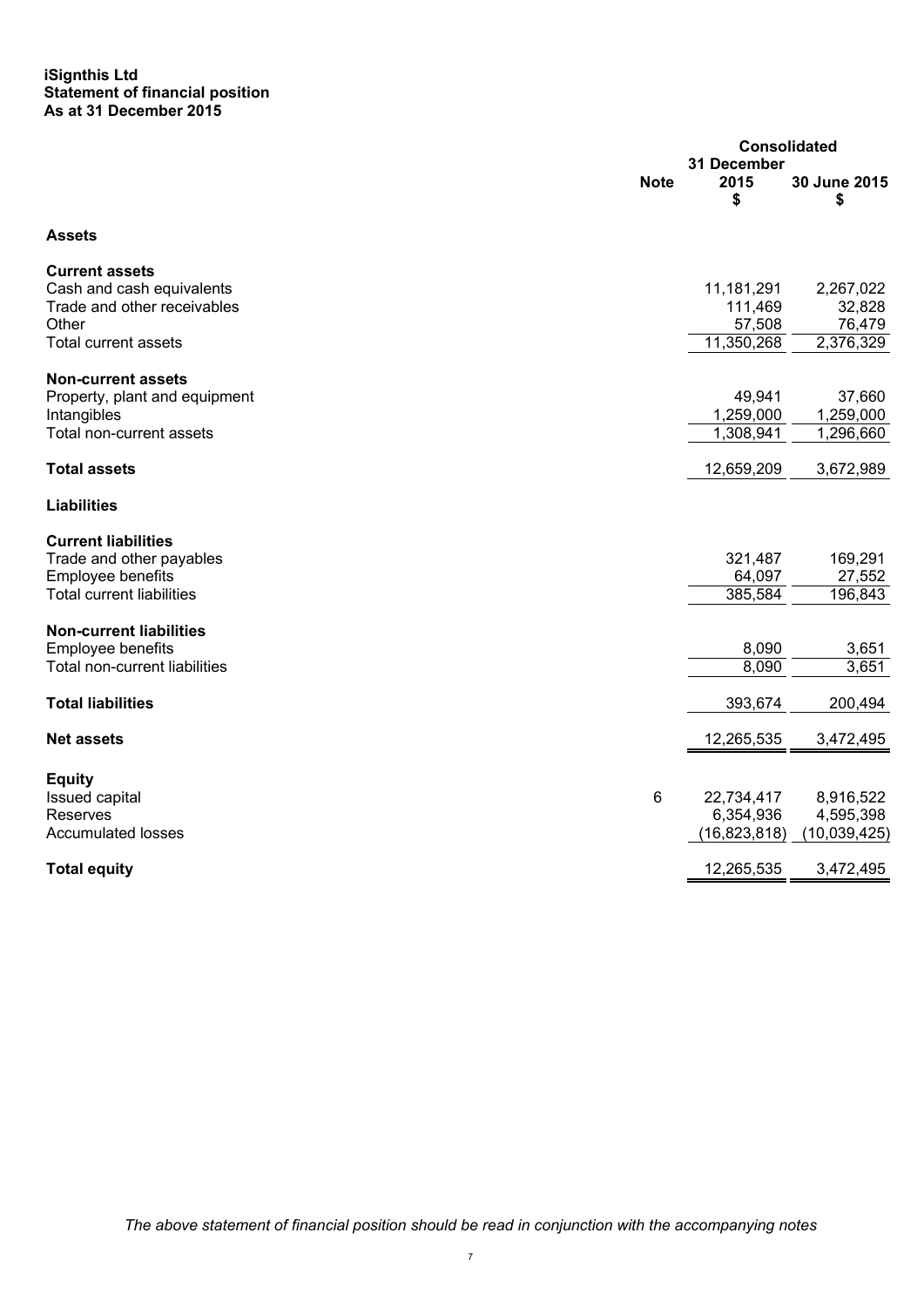# **iSignthis Ltd Statement of changes in equity For the half-year ended 31 December 2015**

| <b>Consolidated</b>                                                                                                                                                                                                                                               | <b>Issued</b><br>capital              | <b>Share based</b><br>payments<br>reserve<br>\$ | <b>Accumulated</b><br><b>losses</b> | Foreign<br>currency<br>reserve | <b>Total</b><br>equity<br>S           |
|-------------------------------------------------------------------------------------------------------------------------------------------------------------------------------------------------------------------------------------------------------------------|---------------------------------------|-------------------------------------------------|-------------------------------------|--------------------------------|---------------------------------------|
| Balance at 1 July 2014                                                                                                                                                                                                                                            | 1,259,000                             |                                                 |                                     |                                | 1,259,000                             |
| Loss after income tax expense for the half-year<br>Other comprehensive income for the half-year,<br>net of tax                                                                                                                                                    |                                       |                                                 | (411, 429)                          | (487)                          | (411, 429)<br>(487)                   |
| Total comprehensive income for the half-year                                                                                                                                                                                                                      |                                       |                                                 | (411, 429)                          | (487)                          | (411,916)                             |
| Balance at 31 December 2014                                                                                                                                                                                                                                       | 1,259,000                             |                                                 | (411, 429)                          | (487)                          | 847,084                               |
| <b>Consolidated</b>                                                                                                                                                                                                                                               | <b>Issued</b><br>capital              | <b>Share based</b><br>payments<br>reserve<br>S  | <b>Accumulated</b><br>losses<br>\$  | Foreign<br>currency<br>reserve | <b>Total</b><br>equity<br>\$          |
| Balance at 1 July 2015 (Restated)                                                                                                                                                                                                                                 | 8,916,522                             | 4,601,216                                       | (10,039,425)                        | (5,818)                        | 3,472,495                             |
| Loss after income tax expense for the half-year<br>Other comprehensive income for the half-year,<br>net of tax                                                                                                                                                    |                                       |                                                 | (6, 765, 793)                       | (7, 892)                       | (6,765,793)<br>(7, 892)               |
| Total comprehensive income for the half-year                                                                                                                                                                                                                      |                                       |                                                 | (6,765,793)                         | (7,892)                        | (6,773,685)                           |
| Transactions with owners in their capacity as<br>owners:<br>Contributions of equity, net of transaction costs<br>(note 6)<br>Share-based payments (note 9)<br>Transfer from share based payments reserve<br>upon the exercise of options<br>Capital raising costs | 11,287,500<br>3,086,077<br>(555, 682) | 4,834,907<br>(3,067,477)                        | (18,600)                            |                                | 11,287,500<br>4,834,907<br>(555, 682) |
| Balance at 31 December 2015                                                                                                                                                                                                                                       | 22,734,417                            | 6,368,646                                       | (16, 823, 818)                      | (13, 710)                      | 12,265,535                            |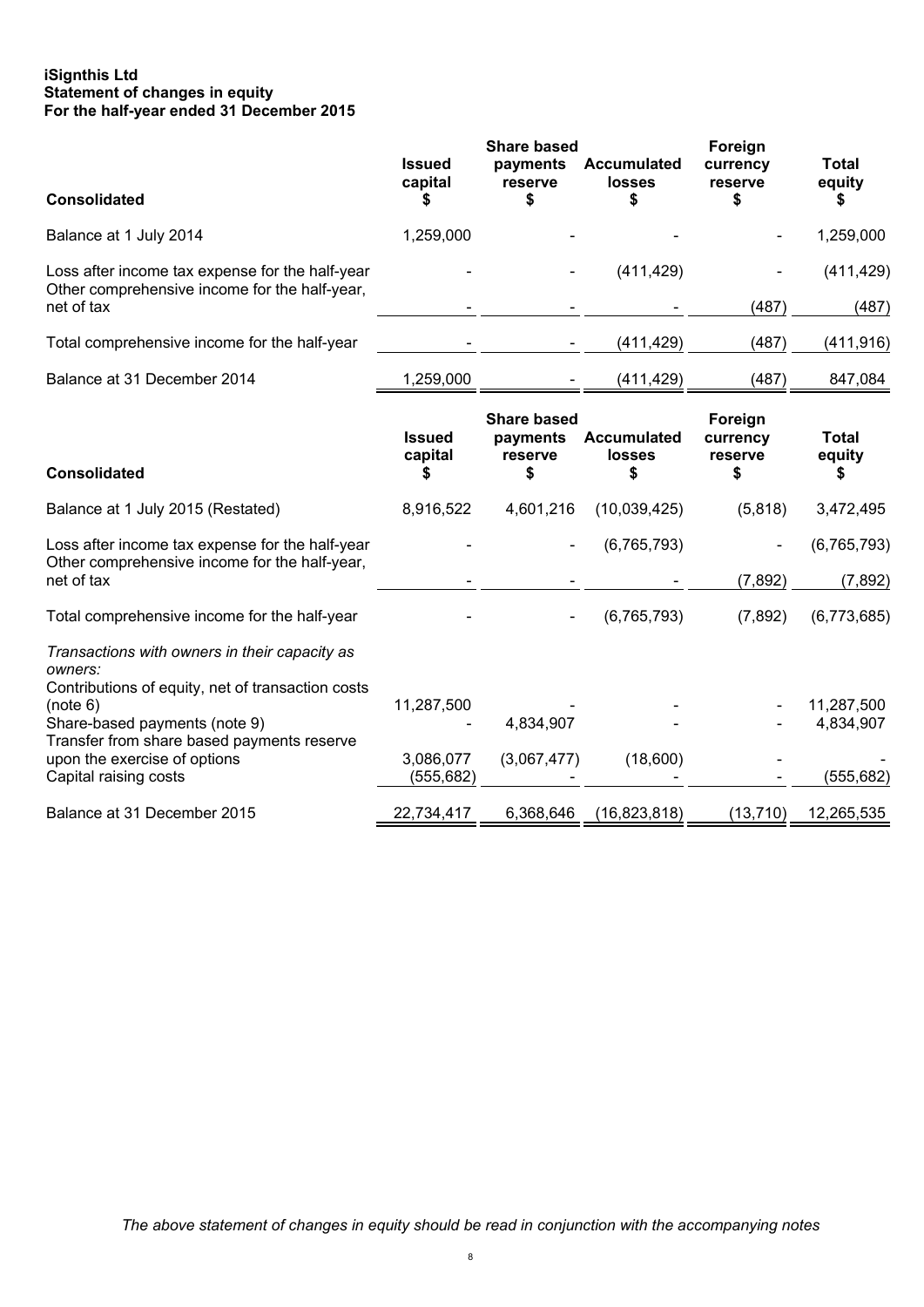# **iSignthis Ltd Statement of cash flows For the half-year ended 31 December 2015**

|                                                                                                                                                                                     | <b>Note</b> | <b>Consolidated</b><br>31 December 31 December<br>2015<br>\$ | 2014<br>\$       |
|-------------------------------------------------------------------------------------------------------------------------------------------------------------------------------------|-------------|--------------------------------------------------------------|------------------|
| Cash flows from operating activities<br>Payments to suppliers and employees<br>Interest received                                                                                    |             | (1,798,282)<br>24,204                                        | (245,909)<br>757 |
| Net cash used in operating activities                                                                                                                                               |             | (1,774,078)                                                  | (245, 152)       |
| Cash flows from investing activities<br>Payments for property, plant and equipment                                                                                                  |             | (22, 662)                                                    | (1, 485)         |
| Net cash used in investing activities                                                                                                                                               |             | (22, 662)                                                    | (1, 485)         |
| Cash flows from financing activities<br>Proceeds from issue of shares<br>Capital raising costs<br>Proceeds from borrowings                                                          | 6           | 11,287,500<br>(555, 682)                                     | 300,000          |
| Net cash from financing activities                                                                                                                                                  |             | 10,731,818                                                   | 300,000          |
| Net increase in cash and cash equivalents<br>Cash and cash equivalents at the beginning of the financial half-year<br>Effects of exchange rate changes on cash and cash equivalents |             | 8,935,078<br>2,267,022<br>(20, 809)                          | 53,363<br>(693)  |
| Cash and cash equivalents at the end of the financial half-year                                                                                                                     |             | 11,181,291                                                   | 52,670           |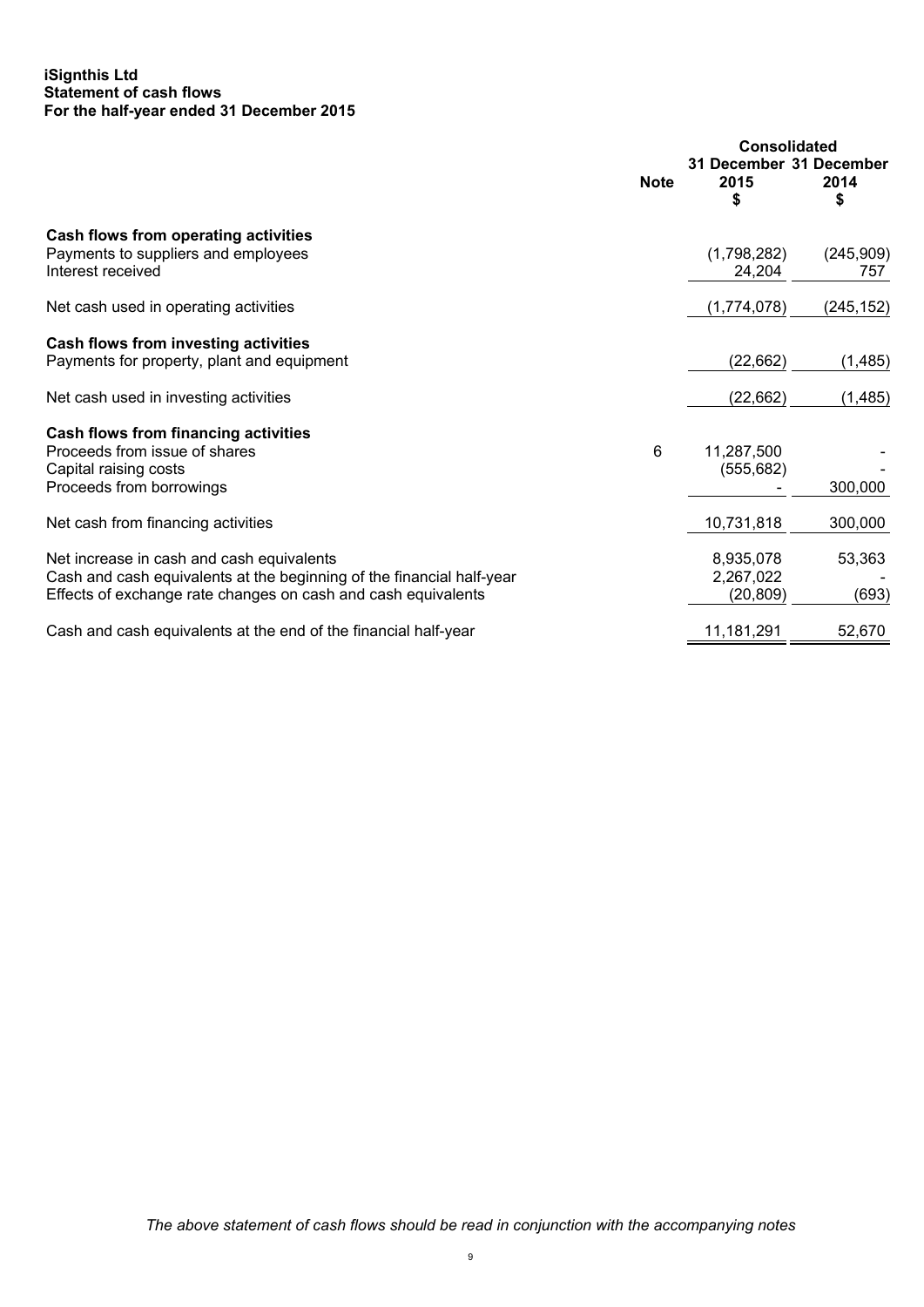#### **iSignthis Ltd Notes to the financial statements 31 December 2015**

# **Note 1. General information**

The financial statements cover iSignthis Ltd as a consolidated entity consisting of iSignthis Ltd and the entities it controlled at the end of, or during, the half-year. The financial statements are presented in Australian dollars, which is iSignthis Ltd's functional and presentation currency.

iSignthis Ltd is a listed public company limited by shares, incorporated and domiciled in Australia. Its registered office and principal place of business is:

456 Victoria Parade East Melbourne Victoria, 3002

A description of the nature of the consolidated entity's operations and its principal activities are included in the Directors' report, which is not part of the financial statements.

The financial statements were authorised for issue, in accordance with a resolution of Directors, on 26 February 2016. The Directors do not have the power to amend and reissue the financial statements.

# **Note 2. Significant accounting policies**

These general purpose financial statements for the interim half-year reporting period ended 31 December 2015 have been prepared in accordance with Australian Accounting Standard AASB 134 'Interim Financial Reporting' and the Corporations Act 2001, as appropriate for for-profit oriented entities. Compliance with AASB 134 ensures compliance with International Financial Reporting Standard IAS 34 'Interim Financial Reporting'.

These general purpose financial statements do not include all the notes of the type normally included in annual financial statements. Accordingly, these financial statements are to be read in conjunction with the annual report for the year ended 30 June 2015 and any public announcements made by the company during the interim reporting period in accordance with the continuous disclosure requirements of the Corporations Act 2001.

The principal accounting policies adopted are consistent with those of the previous financial year and corresponding interim reporting period, unless otherwise stated.

#### **New, revised or amending Accounting Standards and Interpretations adopted**

The consolidated entity has adopted all of the new, revised or amending Accounting Standards and Interpretations issued by the Australian Accounting Standards Board ('AASB') that are mandatory for the current reporting period.

Any new, revised or amending Accounting Standards or Interpretations that are not yet mandatory have not been early adopted.

#### **Note 3. Operating segments**

#### *Identification of reportable operating segments*

The consolidated entity is organised into one operating segment which consists of online payment security, internet identity, e-mandates and e-contract validation services, to safeguard eCommerce operators, and assist Anti Money Laundering ("AML") and Counter Terrorism Funding ("CTF"). This operating segment is based on the internal reports that are reviewed and used by the Board of Directors (who are identified as the Chief Operating Decision Makers ('CODM') in assessing performance and in determining the allocation of resources.

# **Note 4. Revenue**

|          |        | <b>Consolidated</b>             |
|----------|--------|---------------------------------|
|          | 2015   | 31 December 31 December<br>2014 |
|          |        | S                               |
| Interest | 58,537 | 757                             |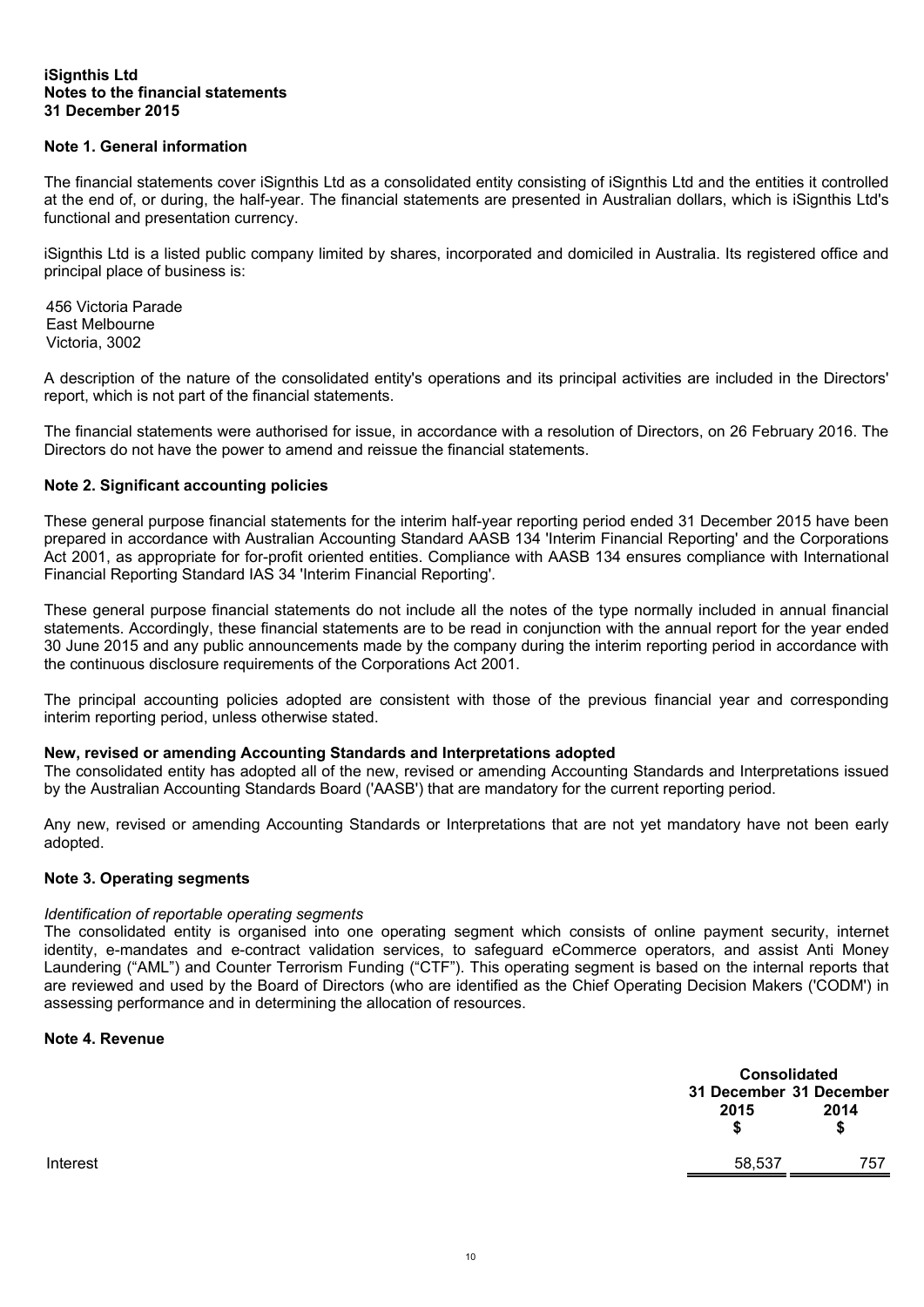# **Note 5. Expenses**

**Consolidated 31 December 31 December 2015 2014 \$ \$** 

Loss before income tax includes the following specific expenses:

Share-based payments expense 4,834,907

On 2 November 2015 the consolidated entity issued 18,000,000 unlisted options in three separate tranches to advisors of the entity in consideration for corporate advisory services performed (see Share based payments note for further details).

#### **Note 6. Equity - issued capital**

|                                                                                                                                                                                      |             | <b>Consolidated</b><br>31 December<br>31 December                            |                                                               |                                      |                                                                                  |
|--------------------------------------------------------------------------------------------------------------------------------------------------------------------------------------|-------------|------------------------------------------------------------------------------|---------------------------------------------------------------|--------------------------------------|----------------------------------------------------------------------------------|
|                                                                                                                                                                                      |             | 2015<br><b>Shares</b>                                                        | <b>30 June 2015</b><br><b>Shares</b>                          | 2015<br>\$                           | 30 June 2015<br>\$                                                               |
| Ordinary shares - fully paid                                                                                                                                                         |             | 621,868,971                                                                  | 574,993,971                                                   | 22,734,417                           | 8,916,522                                                                        |
| Movements in ordinary share capital                                                                                                                                                  |             |                                                                              |                                                               |                                      |                                                                                  |
| <b>Details</b>                                                                                                                                                                       | <b>Date</b> |                                                                              | <b>Shares</b>                                                 | <b>Issue price</b>                   | \$                                                                               |
| <b>Balance</b><br>Option issue<br>Placement<br>Option Issue<br>Option Issue<br>Transfer from share based payments reserve on<br>conversion of options<br><b>Capital Raising Cost</b> | 1 July 2015 | 02 November 2015<br>09 November 2015<br>11 November 2015<br>19 November 2015 | 574,993,971<br>20,000,000<br>26,125,000<br>500,000<br>250,000 | \$0.04<br>\$0.40<br>\$0.05<br>\$0.05 | 8,916,522<br>800,000<br>10,450,000<br>25,000<br>12,500<br>3,086,077<br>(555,682) |
| <b>Balance</b>                                                                                                                                                                       |             | 31 December 2015                                                             | 621,868,971                                                   |                                      | 22,734,417                                                                       |

#### *Ordinary shares*

Ordinary shares entitle the holder to participate in dividends and the proceeds on the winding up of the company in proportion to the number of and amounts paid on the shares held. The fully paid ordinary shares have no par value and the company does not have a limited amount of authorised capital.

On a show of hands every member present at a meeting in person or by proxy shall have one vote and upon a poll each share shall have one vote.

*Share buy-back* 

There is no current on-market share buy-back.

#### **Note 7. Events after the reporting period**

No matter or circumstance has arisen since 31 December 2015 that has significantly affected, or may significantly affect the consolidated entity's operations, the results of those operations, or the consolidated entity's state of affairs in future financial years.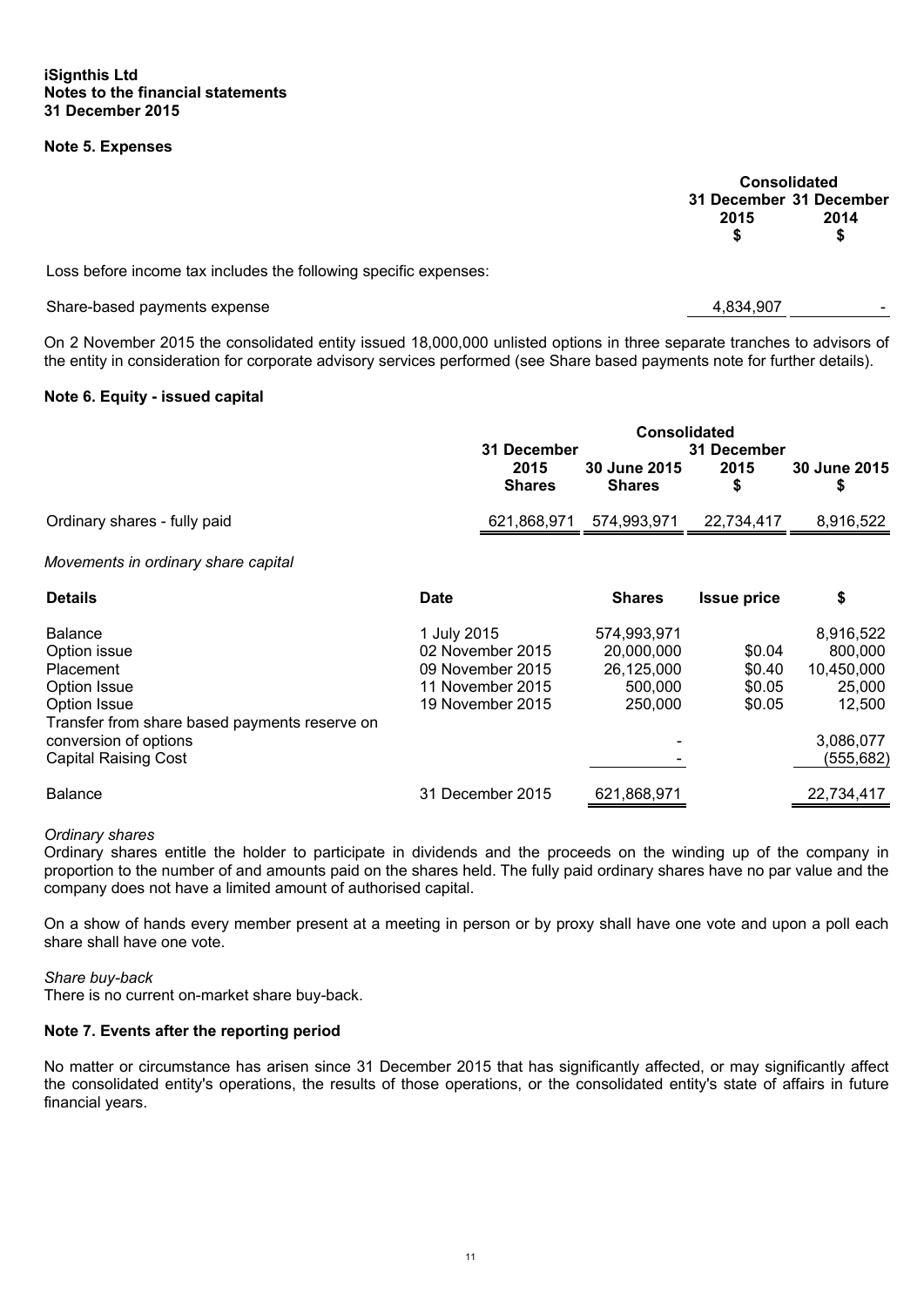#### **iSignthis Ltd Notes to the financial statements 31 December 2015**

# **Note 8. Earnings per share**

In accordance with the principles of reverse acquisition accounting, the weighted average number of ordinary shares outstanding during the period ended 31 December 2014 has been calculated as the weighted average number of ordinary shares of provider iSignthis B.V. and ISX IP Ltd (together known as "iSignthis") outstanding during the period before acquisition multiplied by the exchange ratio established in the acquisition accounting, and the actual number of ordinary shares of iSignthis Ltd (formerly Otis Energy Limited) outstanding during the period after acquisition.

|                                                                                           | <b>Consolidated</b><br>31 December 31 December<br>2015<br>\$ | 2014<br>\$       |
|-------------------------------------------------------------------------------------------|--------------------------------------------------------------|------------------|
| Loss after income tax attributable to the owners of iSignthis Ltd                         | (6, 765, 793)                                                | (411, 429)       |
|                                                                                           | <b>Number</b>                                                | <b>Number</b>    |
| Weighted average number of ordinary shares used in calculating basic earnings per share   | 588,983,101                                                  | 311,703,933      |
| Weighted average number of ordinary shares used in calculating diluted earnings per share | 588,983,101                                                  | 311,703,933      |
|                                                                                           | <b>Cents</b>                                                 | <b>Cents</b>     |
| Basic earnings per share<br>Diluted earnings per share                                    | (1.15)<br>(1.15)                                             | (0.13)<br>(0.13) |

#### **Note 9. Share-based payments**

Set out below are summaries of options granted under the plan:

31 December 2015

| Grant date | Expiry date | Exercise<br>price | Balance at<br>the start of<br>the half-year | Granted    | Exercised    | Expired/<br>forfeited/<br>other | Balance at<br>the end of<br>the half-year |
|------------|-------------|-------------------|---------------------------------------------|------------|--------------|---------------------------------|-------------------------------------------|
| 07/05/2015 | 13/05/2017  | \$0.040           | 30,000,000                                  |            | (20,000,000) |                                 | 10,000,000                                |
| 02/11/2015 | 31/07/2017  | \$0.380           | $\qquad \qquad \blacksquare$                | 6,000,000  |              |                                 | 6.000.000                                 |
| 02/11/2015 | 30/09/2018  | \$0.500           | $\overline{\phantom{a}}$                    | 6,000,000  |              |                                 | 6.000.000                                 |
| 02/11/2015 | 30/09/2018  | \$0.620           | $\overline{\phantom{a}}$                    | 6,000,000  |              |                                 | 6.000.000                                 |
|            |             |                   | 30,000,000                                  | 18,000,000 | (20,000,000) |                                 | 28,000,000                                |

\* On 7 November 2015 at the company's general meeting shareholders approved to grant 18,000,000 Advisor Options to the Advisors (and/or nominees) in recognition of ongoing corporate advisory services provided to the Company by the Advisors. The options have an exercise price of \$0.38 (38 cents), \$0.50 (50 cents) and \$0.62 (62 cents) per option, respectively.

Set out below are the options exercisable at the end of the financial half-year:

| Grant date | Expiry date | 31 December 31 December<br>2015<br>Number | 2014<br>Number           |
|------------|-------------|-------------------------------------------|--------------------------|
| 07/05/2015 | 13/05/2017  | 10,000,000                                | $\overline{\phantom{0}}$ |
| 02/11/2015 | 31/07/2017  | 6,000,000                                 |                          |
| 02/11/2015 | 30/09/2018  | 6,000,000                                 |                          |
| 02/11/2015 | 30/09/2018  | 6,000,000                                 |                          |
|            |             | 28,000,000                                |                          |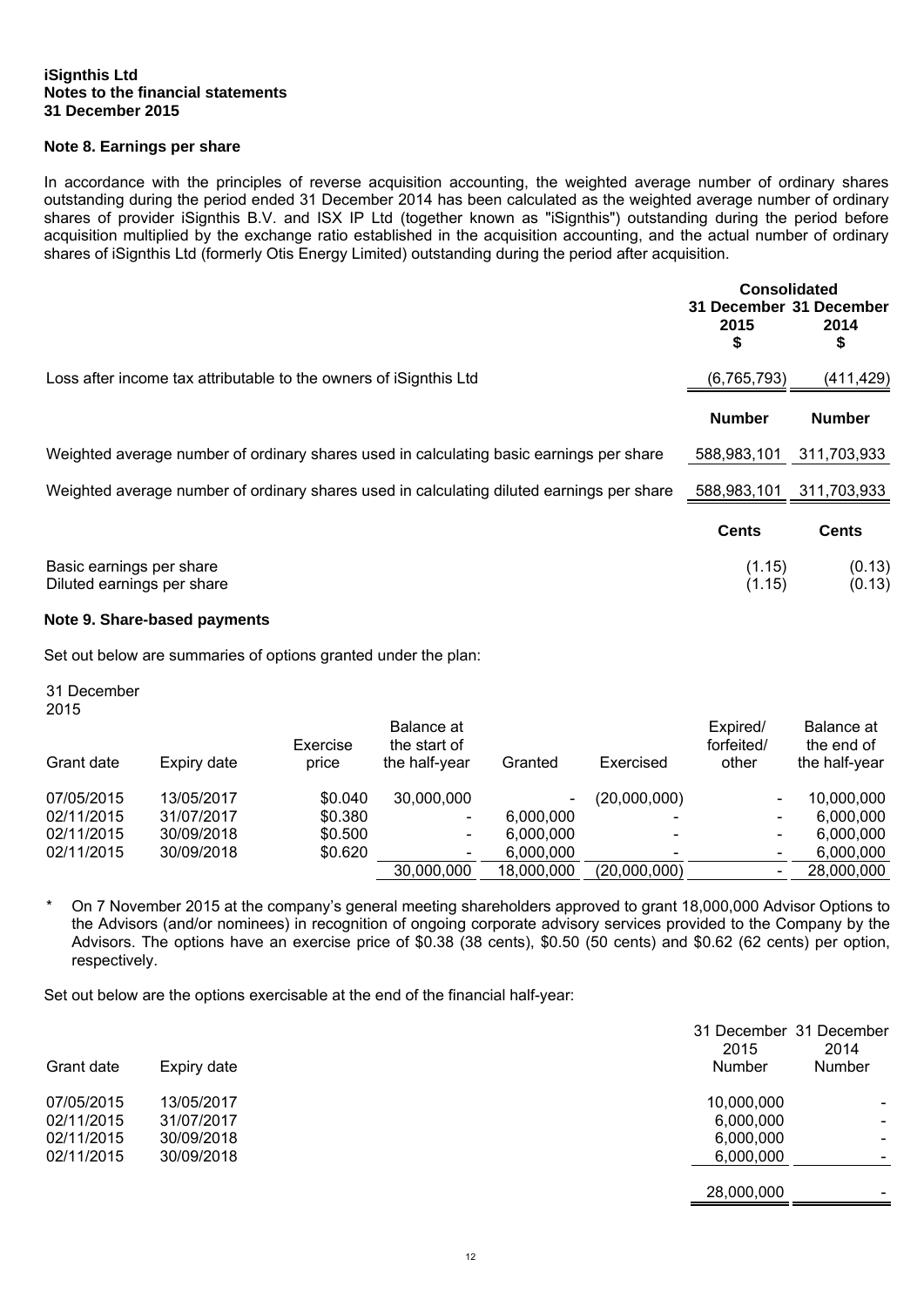#### **iSignthis Ltd Notes to the financial statements 31 December 2015**

# **Note 9. Share-based payments (continued)**

For the options granted during the current financial half-year, the valuation model inputs used to determine the fair value at the grant date, are as follows:

| Grant date | Expiry date | Share price<br>at grant date | Exercise<br>price | Expected<br>volatility | Dividend<br>vield        | Risk-free<br>interest rate | Fair value<br>at grant date |
|------------|-------------|------------------------------|-------------------|------------------------|--------------------------|----------------------------|-----------------------------|
| 02/11/2015 | 31/07/2017  | \$0.455                      | \$0.380           | 105.36%                | $\sim$                   | 1.76%                      | \$0.257                     |
| 02/11/2015 | 30/09/2018  | \$0.455                      | \$0.500           | 105.36%                | $\overline{\phantom{a}}$ | 1.83%                      | \$0.284                     |
| 02/11/2015 | 30/09/2018  | \$0.455                      | \$0.620           | 105.36%                | $\overline{\phantom{a}}$ | 1.83%                      | \$0.265                     |

As part of the part consideration for the acquisition of 100% of issued capital of iSignthis B.V. and ISX IP Ltd (together known as "iSignthis") in March 2015 the vendor also issued 336,666,667 performance shares (on a post consolidation basis) based on achievement of the following milestones within three (3) of completing the transaction:

(i) 112,222,222 Class A Performance Shares – on achievement of annual revenue of at least \$5,000,000. Annual revenue will be calculated on annualised basis over a 6 month reporting period. Class A Performance Shares will expire if unconverted within three (3) years of completing the transaction;

(ii) 112,222,222 Class B Performance Shares – on achievement of annual revenue of at least \$7,500,000. Annual revenue will be calculated on annualised basis over a 6 month reporting period. Class B Performance Shares will expire if unconverted within three (3) years of completing the transaction; and

(iii) 112,222,223 Class C Performance Shares – on achievement of annual revenue of at least \$10,000,000. Annual revenue will be calculated on annualised basis over a 6 month reporting period. Class C Performance Shares will expire if unconverted within three (3) years of completing the transaction.

As at the date of the this report, none of the milestones have been met in relation to the Performance Shares and none of the Performance Shares were issued or cancelled.

#### **Note 10. Restatement of comparatives**

In March 2015, iSignthis Ltd (formerly Otis Energy Limited) ("ISX") completed the acquisition of identity and authentication service provider iSignthis B.V. and ISX IP Ltd (together known as "iSignthis") ("Acquisition"). The Acquisition was accounted for using the principles for reverse acquisitions in AASB 3 Business Combinations on the basis that the former shareholders of 'iSignthis' (the legal subsidiary) obtained accounting control of ISX (the legal parent).

For the 30 June 2015 financial statements consideration was determined as being the fair value of the ISX existing fully paid ordinary shares along with the fair value of 336,666,667 unlisted performance shares (that meet the definition of equity) issued to the previous owners of iSignthis.

However under AASB 3 Business Combinations all equity securities, being both the ordinary and performance shares, issued to the previous owners of iSignthis, should have been ignored on the basis that they do not represent the consideration transferred by the accounting acquirer to the accounting acquiree.

Accordingly the previous value of \$10,100,000, being the deemed value of the unlisted performance shares that formed part of the listing expense on acquisition are to be restated as a \$nil value.

The impact of the restatement on prior period financial statement lines depicted in this half-year financial report is as follows:

| Statement of Financial Position as at 30 June 2015 (Extract):<br>Net assets | Previous<br>Amount<br>3.472.495 | Adjustment<br>$\overline{\phantom{a}}$ | <b>Restated Amount</b><br>3,472,495 |
|-----------------------------------------------------------------------------|---------------------------------|----------------------------------------|-------------------------------------|
| Reserves                                                                    | 14,695,398                      | (10, 100, 000)                         | 4,595,398                           |
| Accumulated losses                                                          | (20,139,425)                    | 10.100.000                             | (10,039,425)                        |
| Total equity                                                                | 3,472,495                       | $\overline{\phantom{0}}$               | 3.472.495                           |

The change did not have an impact on the consolidated other comprehensive income and the operating, investing and financing cash flows for the period ended 31 December 2014.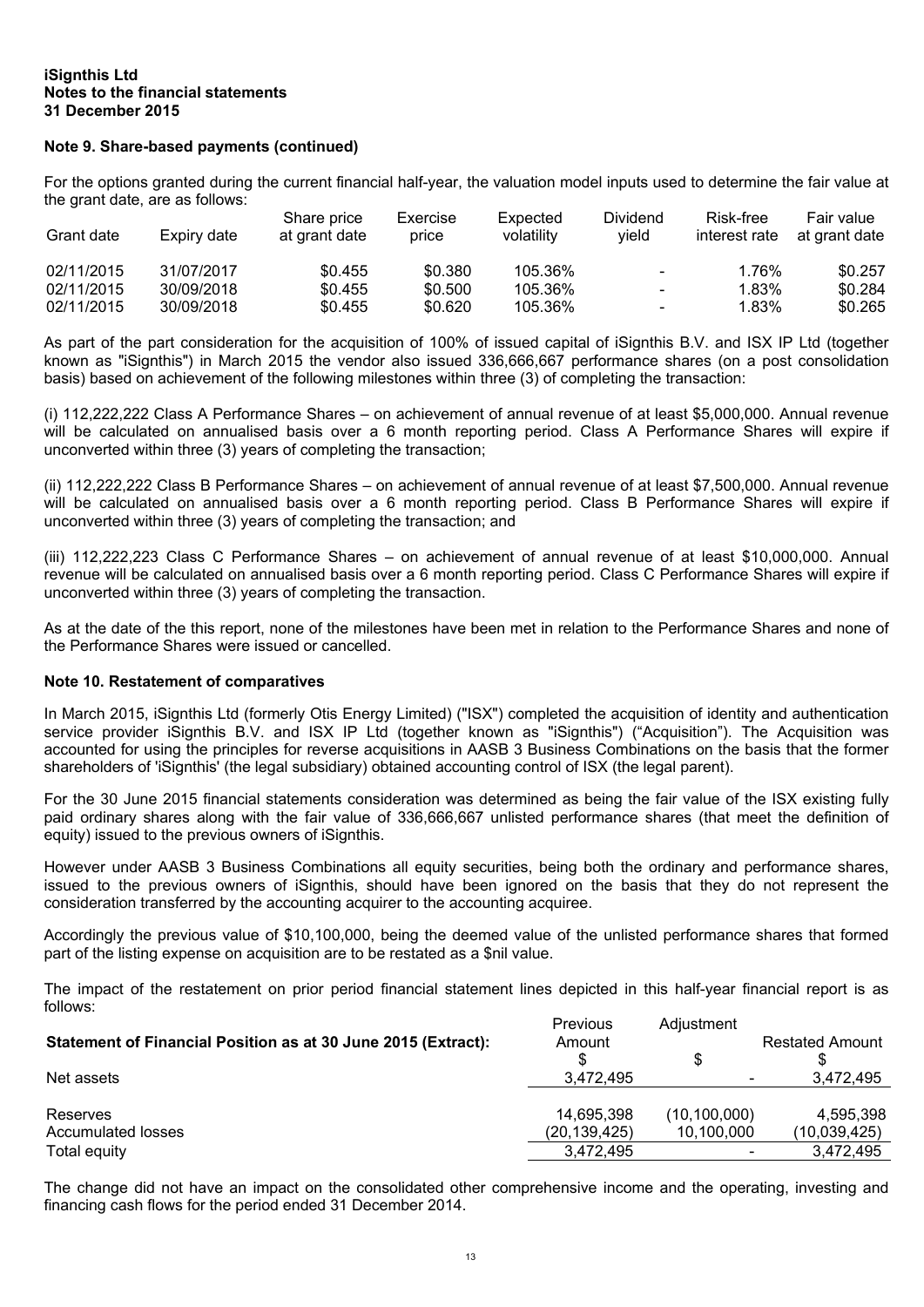# **iSignthis Ltd Directors' declaration 31 December 2015**

In the Directors' opinion:

- the attached financial statements and notes comply with the Corporations Act 2001, Australian Accounting Standard AASB 134 'Interim Financial Reporting', the Corporations Regulations 2001 and other mandatory professional reporting requirements;
- the attached financial statements and notes give a true and fair view of the consolidated entity's financial position as at 31 December 2015 and of its performance for the financial half-year ended on that date; and
- there are reasonable grounds to believe that the company will be able to pay its debts as and when they become due and payable.

Signed in accordance with a resolution of Directors made pursuant to section 303(5)(a) of the Corporations Act 2001.

On behalf of the Directors

 $M$ hara $\sqrt{}$ 

Nickolas John Kalentzis<br>Managing Director Direc 26 February 2016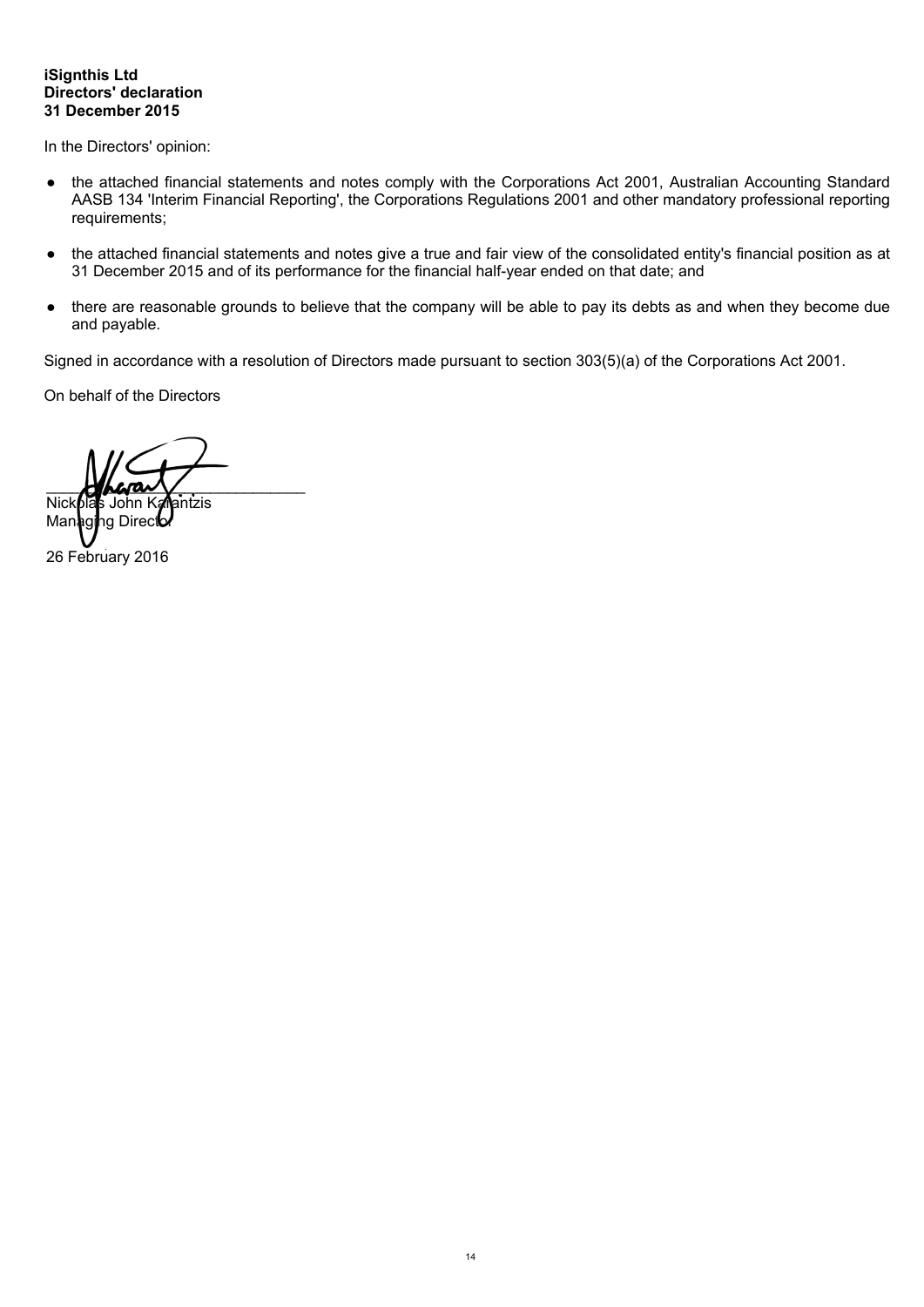

The Rialto, Level 30 525 Collins St Melbourne Victoria 3000

Correspondence to: GPO Box 4736 Melbourne Victoria 3001

**T** +61 3 8320 2222 **F** +61 3 8320 2200 **E** info.vic@au.gt.com **W** www.grantthornton.com.au

# Independent Auditor's Review Report To the Members of iSignthis Ltd

We have reviewed the accompanying half-year financial report of iSignthis Ltd ("Company"), which comprises the consolidated financial statements being the statement of financial position as at 31 December 2015, and the statement of profit or loss and other comprehensive income, statement of changes in equity and statement of cash flows for the half-year ended on that date, notes comprising a statement or description of accounting policies, other explanatory information and the Directors' declaration of the consolidated entity, comprising both the Company and the entities it controlled at the half-year's end or from time to time during the half-year.

#### Directors' responsibility for the half-year financial report

The Directors of iSignthis Ltd are responsible for the preparation of the half-year financial report that gives a true and fair view in accordance with Australian Accounting Standards and the Corporations Act 2001 and for such controls as the directors determine is necessary to enable the preparation of the half-year financial report that is free from material misstatement, whether due to fraud or error.

#### Auditor's responsibility

Our responsibility is to express a conclusion on the consolidated half-year financial report based on our review. We conducted our review in accordance with the Auditing Standard on Review Engagements ASRE 2410 Review of a Financial Report Performed by the Independent Auditor of the Entity, in order to state whether, on the basis of the procedures described, we have become aware of any matter that makes us believe that the half-year financial report is not in accordance with the Corporations Act 2001 including: giving a true and fair view of the iSignthis Ltd consolidated entity's financial position as at 31 December 2015 and its performance for the half-year ended on that date; and complying with Accounting Standard AASB 134 Interim Financial Reporting and the Corporations Regulations 2001. As the auditor of iSignthis Ltd, ASRE 2410 requires that we comply with the ethical requirements relevant to the audit of the annual financial report.

Grant Thornton Audit Pty Ltd ACN 130 913 594 a subsidiary or related entity of Grant Thornton Australia Ltd ABN 41 127 556 389

'Grant Thornton' refers to the brand under which the Grant Thornton member firms provide assurance, tax and advisory services to their clients and/or refers to one or more member firms, as the context requires. Grant Thornton Australia Ltd is a member firm of Grant Thornton International Ltd (GTIL). GTIL and the member firms are not a worldwide partnership. GTIL and each member firm is a separate legal entity. Services are delivered by the member firms. GTIL does not provide services to clients. GTIL and its member firms are not agents of, and do not obligate one another and are not liable for one another's acts or omissions. In the Australian context only, the use of the term 'Grant Thornton' may refer to Grant Thornton Australia Limited ABN 41 127 556 389 and its Australian subsidiaries and related entities. GTIL is not an Australian related entity to Grant Thornton Australia Limited.

Liability limited by a scheme approved under Professional Standards Legislation. Liability is limited in those States where a current scheme applies